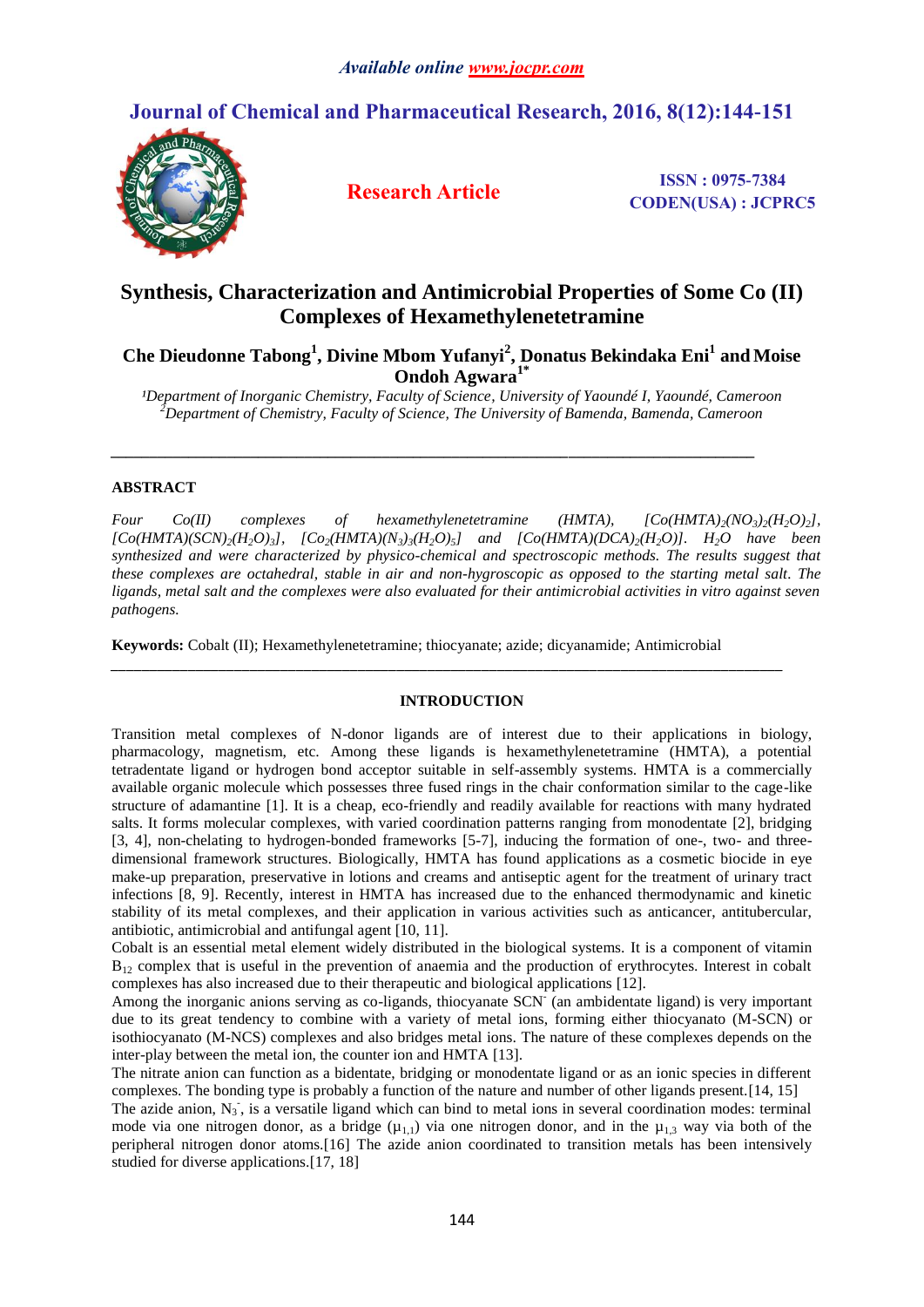In order to fight against antimicrobial resistance, our research team has recently focused on the synthesis and antimicrobial screening of some transition metal complexes of the ligands hexamethylenetetramine [19], pyridine [20], pyridine-2-carboxylic acid [21], 2-aminopyridine [22] and 1,10-phenanthroline.[23, 24] The upsurge of resistant pathogens impedes the effective prevention and treatment of an ever-increasing variety of infections caused by bacteria, parasites, viruses and fungi [25]. This increasing resistance of microbes to antibacterial and antifungal drugs has necessitated the search for new compounds to target pathogenic microbes [25, 26]. Several efforts have been made to develop antimicrobial agents to fight against these resistant pathogens amongst which are the protection of the efficacy and appropriate use of existing drugs as well as research and development of new antimicrobial agents that are not affected by the currently known, predicted, or unknown mechanisms of resistance [27-29]. The incorporation of metals into antibacterial molecules is expected to enhance the bactericidal or fungicidal properties of these drugs.

In view of the varied applications of cobalt complexes and exploring the good biological properties of cobalt and HMTA as well as the structure-directing properties of SCN,  $NO_3$  and  $N_3$ , we report herein the synthesis and structure elucidation of cobalt(II) complexes of HMTA, SCN,  $N_3$  and  $NO_3$ . The effects of the co-ligands on the biological activities of the complexes towards some resistant pathogens, evaluated using in vitro assays, are also presented.

# **EXPERIMENTAL**

## **Materials**

 $Co(NO<sub>3</sub>)<sub>2</sub>·6H<sub>2</sub>O$ , hexamethylenetetramine, ammonium thiocyanate and sodium azide were obtained from Sigma Aldrich. The chemicals were of analytical grade and were used without further purification. Methanol was obtained from Reidel-De Haen (Germany). All solvents used were distilled according to standard methods.

## **Methods**

Generally, the complexes were prepared by the reaction of the metal salt,  $Co(NO<sub>3</sub>)<sub>2</sub>·6H<sub>2</sub>O$  with the ligands at room temperature.

# **Synthesis of**  $[Co(HMTA)_{2}(NO_{3})_{2}(H_{2}O)_{2}]$

 $Co(NO<sub>3</sub>)<sub>2</sub>·6H<sub>2</sub>O$  (0.528 g; 1 mmol) in 20 mL methanol was added drop wise into a solution of HMTA (0.28 g; 2 mmol) in 20 mL methanol while stirring. The mixture was then stirred for 4 hours and the pink precipitate formed was filtered, washed with diethylether and dried in vacuum over silica gel. Light pink crystals were obtained from the filtrate, at room temperature, after three weeks.

# **Synthesis of**  $[Co(HMTA)(SCN)$ **<sub>2</sub>** $(H_2O)$ **<sub>3</sub>**

 $Co(NO<sub>3</sub>)<sub>2</sub>·6H<sub>2</sub>O (0.291 g; 1 mmol)$  in 15 mL methanol was added drop wise into a solution of HMTA (0.560 g; 2 mmol) in 15 mL methanol while stirring. The solution was stirred for 1 hour at room temperature. Ammonium thiocyanate (0.156 g; 2 mmol) in 10 ml methanol was added into the solution and the mixture was further stirred for 3 hours. The precipitate formed was filtered, washed with diethylether and dried in vacuum over silica. Light pink crystals were obtained from the filtrate, at room temperature, after two weeks.

#### **Synthesis of**  $[Co(HMTA)(DCA)_{2}(H_{2}O) \cdot H_{2}O]$

 $Co(NO<sub>3</sub>)<sub>2</sub>·6H<sub>2</sub>O (0.291 g; 1 mmol)$  in 15 mL methanol was added drop wise into a solution of HMTA (0.560 g; 2 mmol) in 15 mL methanol while stirring. The solution was stirred for 1 hour at room temperature. Sodium dicyanamide (0.36 g; 2 mmol) in 10 ml methanol was added into the solution and the mixture was further stirred for 3 hours. The precipitate formed was filtered, washed with diethylether and dried in vacuum over silica. Purple crystals were obtained from the filtrate, at room temperature, three weeks.

#### **Synthesis of**  $[Co_2(HMTA)(N_3)_3(H_2O)_5]$

 $Co(NO_3)$ <sup>2</sup>·6H<sub>2</sub>O (0.291 g; 1 mmol) in 15 mL methanol was added into a solution of HMTA (0.560 g; 2 mmol) in 15 mL methanol while stirring and the solution was stirred for 1 hour at room temperature. Sodium azide  $(0.260 \text{ g}; 2 \text{ mmol})$  in 10 ml H<sub>2</sub>O/methanol (1:5 v/v) was added into the solution. The mixture was further stirred for 3 hours and the precipitate formed was filtered, washed with diethylether and dried in vacuum over silica gel. Light pink crystals were obtained from the filtrate, at room temperature, after two weeks.

### **Characterization**

Microanalyses for carbon, hydrogen and nitrogen in the compounds were carried out on a Flash 2000 Thermo Scientific analyser. The infrared spectra was recorded on a Bruker ALPHA-P spectrophotometer directly on a small sample of the complex in the range of  $400 - 4000$  cm<sup>-1</sup>, while the UV-visible spectrum of an aqueous solution of the complex was recorded using a Bruker HACH DR3900 UV-Visible spectrophotometer at room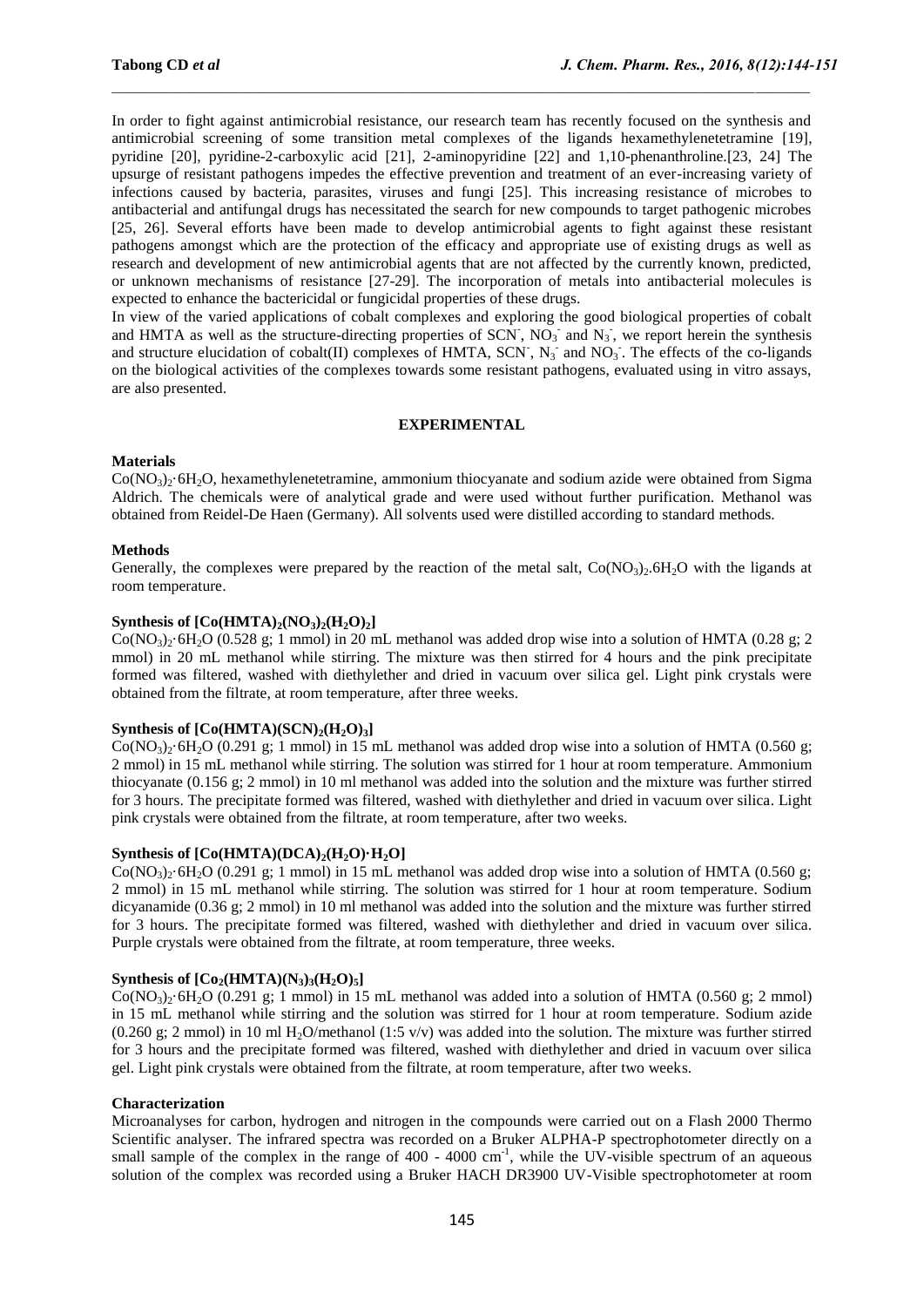temperature. Melting point/decomposition temperatures of the complexes were obtained using a STUART Scientific Melting Point SMP1 device with maximum temperature at 360°C. Conductivity of the complexes was measured in distilled water using the HACH HQ14d Instrument at room temperature.

## **Antimicrobial Tests**

The *in vitro* antimicrobial tests were carried out in the Laboratory of Phytobiochemical and Medicinal Plant Study, University of Yaoundé I, Cameroon. Four strains of bacteria (*Salmonella enterica*, *Shigella flexineri*, *Escherichia coli* and *Staphylococcus aureus*) and three strains of fungi (*Candida albicans, Candida parapsilosis*  and *Candida krusei*) were used for this study. All the species were derived from stock cultures obtained from the Medical Bacteriology Laboratory of Centre Pasteur Yaoundé, Cameroon. Reference antibacterial drug chloramphenicol and reference antifungal drug fluconazole were evaluated for their antibacterial and antifungal activities and their results were compared to those of the free ligands and the complex. The disc diffusion method, using Muller Hinton Agar, from the protocol described by the National Committee for Clinical Laboratory Standard (NCCLS, 2004) was used for preliminary screening.

Mueller-Hinton agar was prepared from a commercially available dehydrated base according to the manufacturer's instructions. Several colonies of each microorganism was collected and suspended in saline (0.9% NaCl). Then, the turbidity of the test suspension was standardized to match that of a 0.5 McFarland standard (corresponds to approximately 1.5 x  $10^8$ CFU/mL for bacteria or 1 x  $10^6$  to 5 x  $10^6$  cells/mL for yeast). Each compound or reference was accurately weighed and dissolved in the appropriate diluents (DMSO at 10%, Methanol at 10% or distilled water) to yield the required concentration (2 mg/mL for compound or 1 mg/mL for reference drug), using sterile glassware. Whatman filter paper No. 1 was used to prepare discs approximately 6 mm in diameter, which were packed up with aluminum paper and sterilized by autoclaving. Then, 25 µL of stock solutions of compound or positive control were delivered to each disc, leading to 50 µg of compound or 25 µg of reference drug.

The dried surface of a Müeller-Hinton agar plate was inoculated by flooding over the entire sterile agar surface with 500 uL of inoculum suspensions. The lid was left ajar for 3 to 5 minutes to allow for any excess surface moisture to be absorbed before applying the drug impregnated discs. Discs containing the compounds or antimicrobial agents were applied within 15 minutes of inoculating the MHA plate. Six discs per petri dish were plated. The plates were inverted and placed in an incubator set to 35°C. After 24 hours (for bacteria) and 48 hours (for yeasts) of incubation, each plate was examined. The disc diameter and the diameter of the zones of complete inhibition (as judged by the unaided eye) were measured. Zones were measured to the nearest whole millimetre, using sliding callipers, which was held on the back of the inverted petri plate. Three replicas were performed for each sample and mean values of the growth inhibition zone (IZ) were calculated. Compounds were considered active when the IZ was greater than 6 mm.

#### **Minimum Inhibitory Concentration**

The microbroth dilution method was used to determine the minimum inhibitory concentration (MIC) of the compounds and the reference antibiotic on a given microorganism. A polystyrene tray containing 80 wells is filled with small volumes of serial two-fold dilutions of the complex and reference antibiotics. The inoculum suspension and standardization is done according to McFarland standard. The bacterial inoculum is then inoculated into the wells and incubated at 37°C overnight while the fungi is incubated for 48 hours. The lowest concentration of antibiotic that completely inhibits visual growth of bacteria (no turbidity) is recorded as MIC.

The MBC and MFC were determined by transferring 25 μL aliquots of the clear wells into 100 μL of freshly prepared Muller Hinton Broth medium and incubating at 35 °C for 24 hour. MBC is the lowest concentration of test sample which did not produce turbidity as above, indicating no microbial growth. All tests were performed in triplicates.

# **RESULTS AND DISCUSSION**

# **Synthesis of the complexes**

The reaction of  $Co(NO<sub>3</sub>)$ , 6H<sub>2</sub>O and HMTA with thiocyanate, nitrate, azide or dicyanamide in methanol yielded four complexes whose physicochemical properties are summarised in Table 1. The complexes which are coloured and air stable were obtained in good yields (˃65 %). Complexes 1 and 2 had sharp melting points (148ºC and 174°C, respectively) indicating their purity while the complex 3 decomposes at 210°C. Complexes 1 and 2 underwent colour changes at 85°C to brown and 95°C to purple, respectively. Complex 3 changed color from purple to brown at  $224^{\circ}$ C but remained stable up to  $360^{\circ}$ C (maximum limit of device). Complex 4 also changed color from light pink to brown at 195°C and decomposed at 224°C. The molar conductivity values of the complexes in water were in the range 16 to 41  $\Omega$ cm<sup>-2</sup>mol<sup>-1</sup> indicating that the complexes are non-electrolytes and are molecular.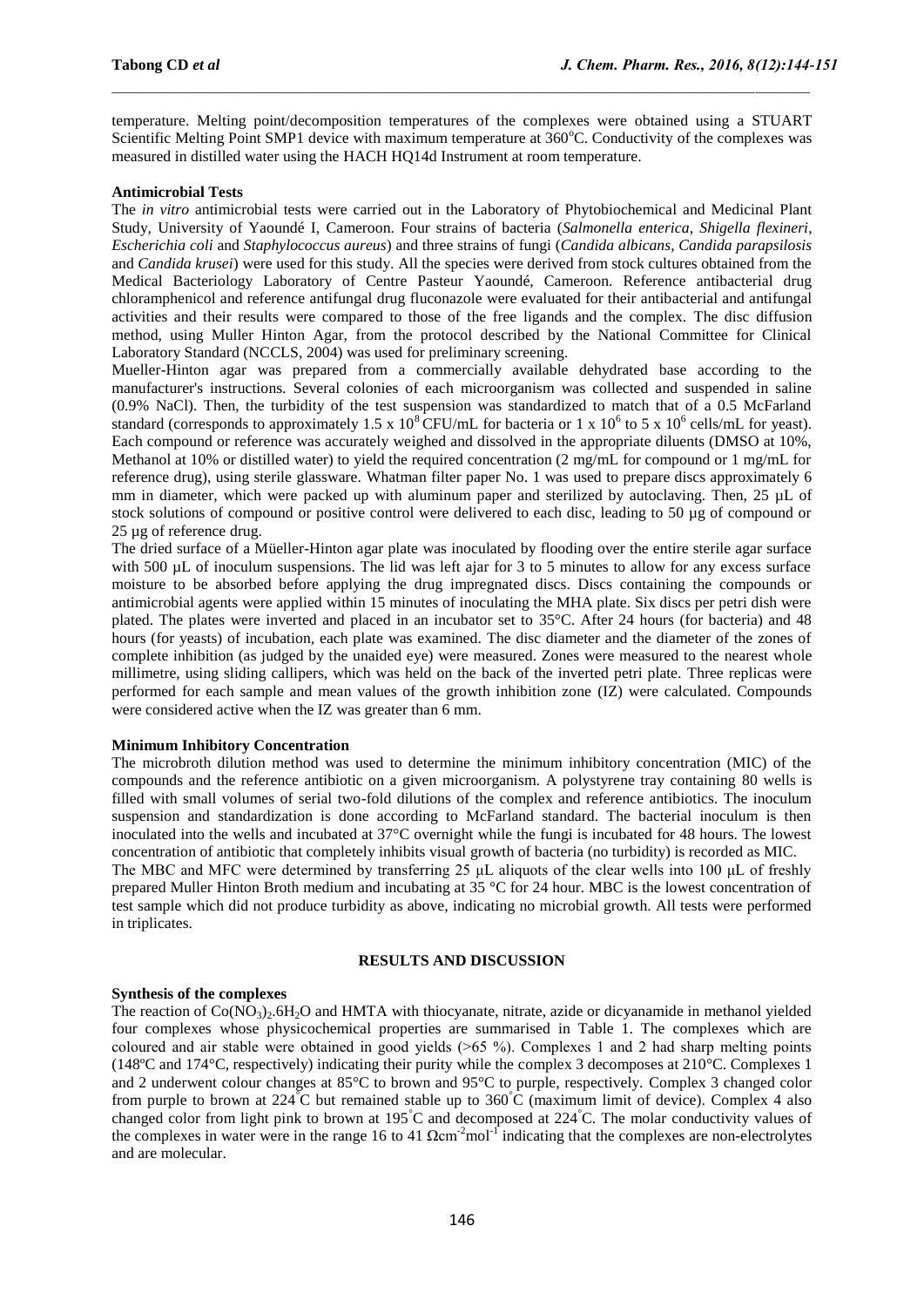| Complexes                           | Colour     | <b>Melting Point/oC</b> | Conductivity<br>$(Qcm-2mol-1)$ | %yield | Elemental Analyses % Found (% Calc.) |         |          |          |
|-------------------------------------|------------|-------------------------|--------------------------------|--------|--------------------------------------|---------|----------|----------|
|                                     |            |                         |                                |        | $\%C$                                | %H      | $\%N$    | %Co      |
| Co(HMTA)2(NO3)2(H2O)2               | Pink       | 148                     | 37.5                           | 72     | 28.73                                | 5.82    | 27.56    | 11.63    |
|                                     |            |                         |                                |        | $-28.86$                             | $-5.65$ | $-28.05$ | $-11.8$  |
| Co(HMTA)(SCN)2(H2O)3                | Pink       | 174                     | 27.3                           | 65     | 24.9                                 | 5.1     | 21.73    | 15.42    |
| (2)                                 |            |                         |                                |        | $-25.7$                              | $-4.85$ | $-22.47$ | $-15.21$ |
| [Co2(HMTA)(N3)3(H2O)5]              |            |                         | 41.5                           | 81     | 15.19                                | 4.18    | 39.83    | 24.12    |
| (3)                                 | Purple     | 210 (decompose)         |                                |        | $-15.2$                              | $-4.68$ | $-38.4$  | $-24.22$ |
| $[Co(HMTA)(DCA)2(H2O)]$ .H2O<br>(4) | Light pink | >360                    | 16.6                           | 94     | 32.62                                | 4.21    | 38.18    | 15.95    |
|                                     |            |                         |                                |        | $-32.71$                             | $-4.39$ | $-38.14$ | $-16.05$ |

**Table 1: Physical and Analytical Data of the Complexes**

# **Infrared Spectroscopy**

The relevant vibrational frequencies of hexamethylenetetramine and the complexes are presented in Table 2.The broad hypsochromic bands at 3435-3390 cm-1 observed in all the complexes has been assigned to the *υs*(O-H) vibration. In the complexes, the signals of *v<sub>s</sub>*(O-H) are blue shifted to 3500-3700 cm<sup>-1</sup>, become sharper and can be differentiated due to the effect of oxygen donation to the  $Co^{2+}$  which weakens the O-H bonds. The  $v_s$  and  $v_{as}$ vibrations of the methylene groups of HMTA appear between 3003 and 2887 cm<sup>-1</sup>. These symmetric and asymmetric stretching bands overlap with the  $v_s$ (O-H) in complex 2. In the IR spectra of complexes 2, 3 and 4 very strong, characteristic peaks originating from the azide N=N [24, 30], thiocyanate [31] and dicyanamide C=N bond [32] stretching vibrations were observed at  $2107 \text{ cm}^{-1}$ ,  $2130 \text{ cm}^{-1}$  and  $2207 \text{ cm}^{-1}$ , respectively. Also, in complex 2, weak symmetric vibrations were observed at 787 cm<sup>-1</sup> corresponding to C-S stretching vibrations of thiocyanate.

The coordination of water molecules to the cobalt ion results in the appearance of a vibrational band at 697-702 cm<sup>-1</sup> and assigned to *υ*[(M-H<sub>2</sub>O)] [20, 33]. A single band for the complex 1, 2 and 3 at 1675 cm<sup>-1</sup>, 1664 cm<sup>-1</sup> and 1625 cm<sup>-1</sup>, respectively indicates that all the water molecules are crystallographically equivalent [34, 35]. The spectrum of complex 4 showed two bands at 1673 and 1606 cm<sup>-1</sup> assigned to  $vH_2O$ . This is an indication that there are two types of crystallographically non-equivalent water molecules (coordinated and non-coordinated water molecules) [35-38].

| <b>HMTA</b>    | $\mathbf{1}$ | $\overline{2}$ | 3         | $\overline{\mathbf{4}}$ | <b>Assignment</b>         |  |
|----------------|--------------|----------------|-----------|-------------------------|---------------------------|--|
|                | 3501br       | 3390vbr        | 3414br    | 3435br                  | v(OH) (coordinated water) |  |
| ÷,             |              |                |           | 3248                    | v(OH) (lattice water)     |  |
| 2955           |              | 3002s          | 3003m     | 2971s                   | v(CH <sub>2</sub> )       |  |
|                |              | 2971s          | 2966w.    | 2887w                   |                           |  |
| ÷,             |              | , 2073 vs,     |           | ÷,                      | CN (of SCN)               |  |
|                |              | L,             | 2130vs    | $\overline{a}$          | CN of DCA                 |  |
| L,             |              | $\overline{a}$ |           | 2207vs                  | $N=N=N$ stretching        |  |
| ä,             | 1780         |                | 1738w     |                         | $Co-NO3$                  |  |
| $\overline{a}$ | 1675         | 1664           | 1625w     | 1673                    | HOH bend $(vM-H2O)$       |  |
|                |              |                |           | 1606                    | HOH bend (lattice water)  |  |
| 1457           | 1475         | 1465           | 1458      | 1462                    | $v(CH2)$ scissor (HMTA)   |  |
| 1370           | 1349         | 1382           | 1362      | 1366                    | $v(CH2)$ wag (HMTA)       |  |
|                |              |                | 1301      |                         | $vN-O$ (nitro)            |  |
| 1236           | 1240         | 1252           | 1238      | 1240                    |                           |  |
|                | 1227         | 1201           | 1224      |                         | $v(CH2)$ rock (HMTA)      |  |
| 1000           | 1002         | 1031vs         | 1014      | 1027                    | $v(CN)$ stretch (HMTA)    |  |
| 812            | 819          | 827            | 802       | 808                     |                           |  |
|                |              | 787            | 774       | 778                     | $v(CN)$ stretch (HMTA)    |  |
|                |              | 755            |           |                         | C-S of SCN                |  |
| 6,70,690       | 682          | 697            | 700s      | .705s                   | $H_2O$                    |  |
|                |              | 6,73,655       | 660       | 678                     | N-C-N bend (HMTA)         |  |
|                |              |                | 624       |                         | $N=N=N$                   |  |
|                | 504          | 515            | 516s      | 526                     | M-O stretch               |  |
|                |              | 478.           | 495w, 458 | 475w                    | M-N stretch*              |  |

**Table 2: Relevant IR (cm-1 ) bands of HMTA and the metal complexes**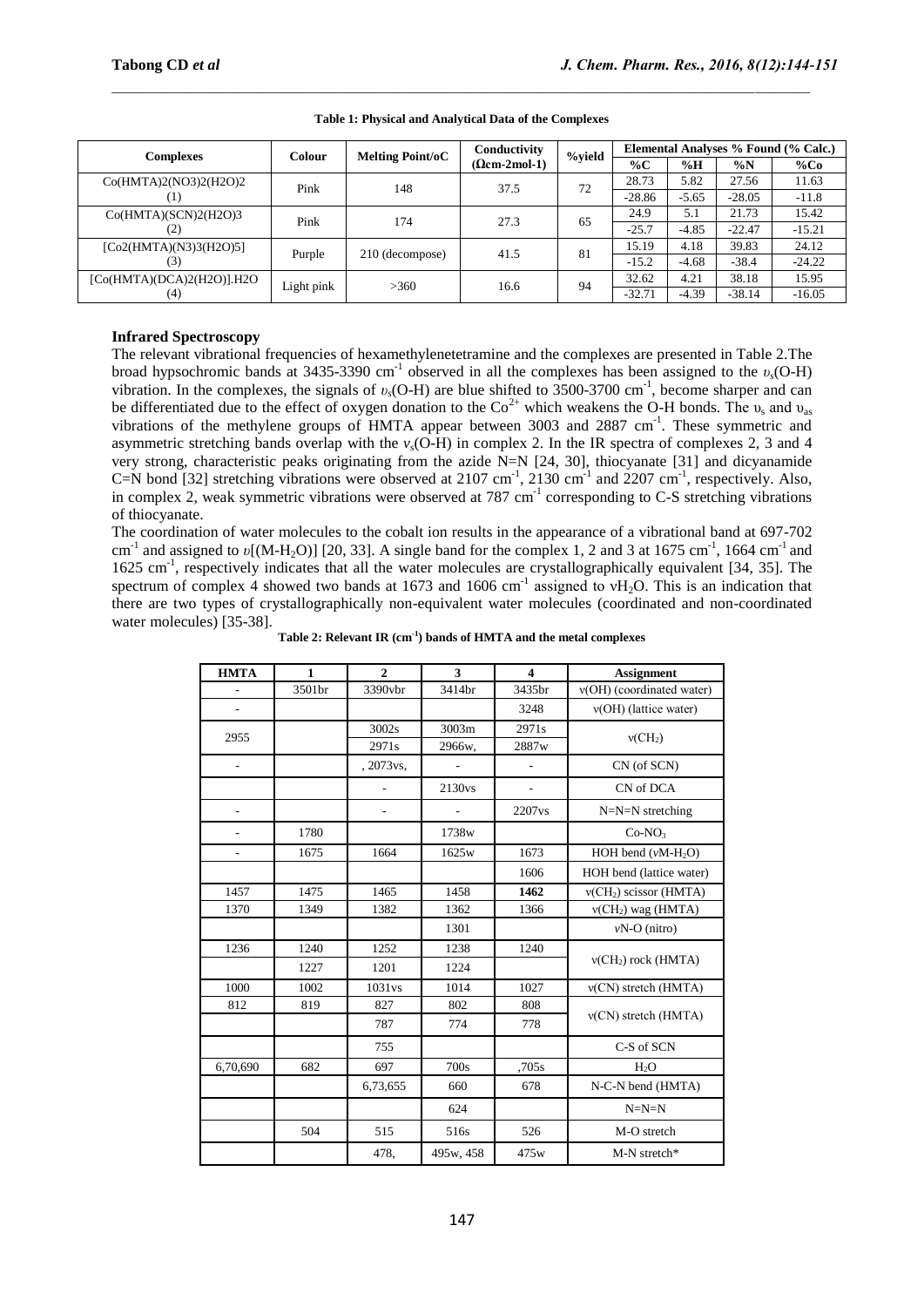The band at 1236cm<sup>-1</sup>, assigned to the  $v(CH_2)$  rocking vibration of the free HMTA ligand is observed at 1238-1252cm-1 in all the complexes. This band is observed at 1240 cm-1 in complex **4** and split into 1240 and 1227  $cm^{-1}$ ; 1252 and 1201  $cm^{-1}$ ; and 1238 and 1224  $cm^{-1}$  in complexes 1, 2 and 3, respectively, suggesting that HMTA is coordinated to the cobalt ion [34, 39]. The C-N stretching vibration of HMTA which normally appears at 1000 cm<sup>-1</sup> in the free ligand are red shifted to 1002-1031 cm<sup>-1</sup> in all the complexes while the C-N peak at 812 cm<sup>-1</sup> is blue shifted to 802 and 808 cm<sup>-1</sup> in 3 and 4 while it is red shifted to 819 and 827 cm<sup>-1</sup> in 1 and **2**, respectively.



**Figure 1: IR Spectra complexes 1 (orange), 2 (red), 3 (blue) and 4 (pink)**

# **UV–Vis Spectroscopy**

The electronic spectral data of the complexes in water are presented in Table 3. The electronic absorption spectra reveal two bands each for the complexes (1 – 4). These bands have been assigned to  ${}^{4}T_{1g}(F) \rightarrow {}^{4}T_{1g}(P)$ and  ${}^{4}T_{1g}(F) \rightarrow {}^{4}A_{2g}$  transitions respectively. Similar bands have been reported in literature suggesting an octahedral geometry around the cobalt(II) ion [38].

| <b>Complex</b> | $v_{\text{max}}(\text{cm}^{-1})$ | <b>Band Assignement</b>                       |  |  |
|----------------|----------------------------------|-----------------------------------------------|--|--|
|                | 20,790                           | ${}^{4}T_{1g}(F) \rightarrow {}^{4}T_{1g}(P)$ |  |  |
| 1              | 19,608                           | ${}^4T_{1g}(F) \rightarrow {}^4A_{2g}$        |  |  |
| $\overline{2}$ | 20.833                           | ${}^{4}T_{1g}(F) \rightarrow {}^{4}T_{1g}(P)$ |  |  |
|                | 19,646                           | ${}^{4}T_{1g}(F) \rightarrow {}^{4}A_{2g}$    |  |  |
| 3              | 19,231                           | ${}^{4}T_{1g}(F) \rightarrow {}^{4}T_{1g}(P)$ |  |  |
|                | 19,157                           | ${}^{4}T_{1g}(F) \rightarrow {}^{4}A_{2g}$    |  |  |
| 4              | 21,322                           | ${}^{4}T_{1g}(F) \rightarrow {}^{4}T_{1g}(P)$ |  |  |
|                | 19,685                           | ${}^{4}T_{1g}(F) \rightarrow {}^{4}A_{2g}$    |  |  |

**Table 3: Electronic Spectral data of the complexes**

#### **Antimicrobial Tests**

The metal salt, ligands, metal complexes and the reference antibiotic and reference antifungal drugs were tested for antimicrobial activity in vitro against four bacteria and three fungi strains. The susceptibility of the bacteria and fungi strains towards the compounds was judged by measuring the diameter of the growth inhibition zone. The results are summarized in Table 4 and presented in Figure 2.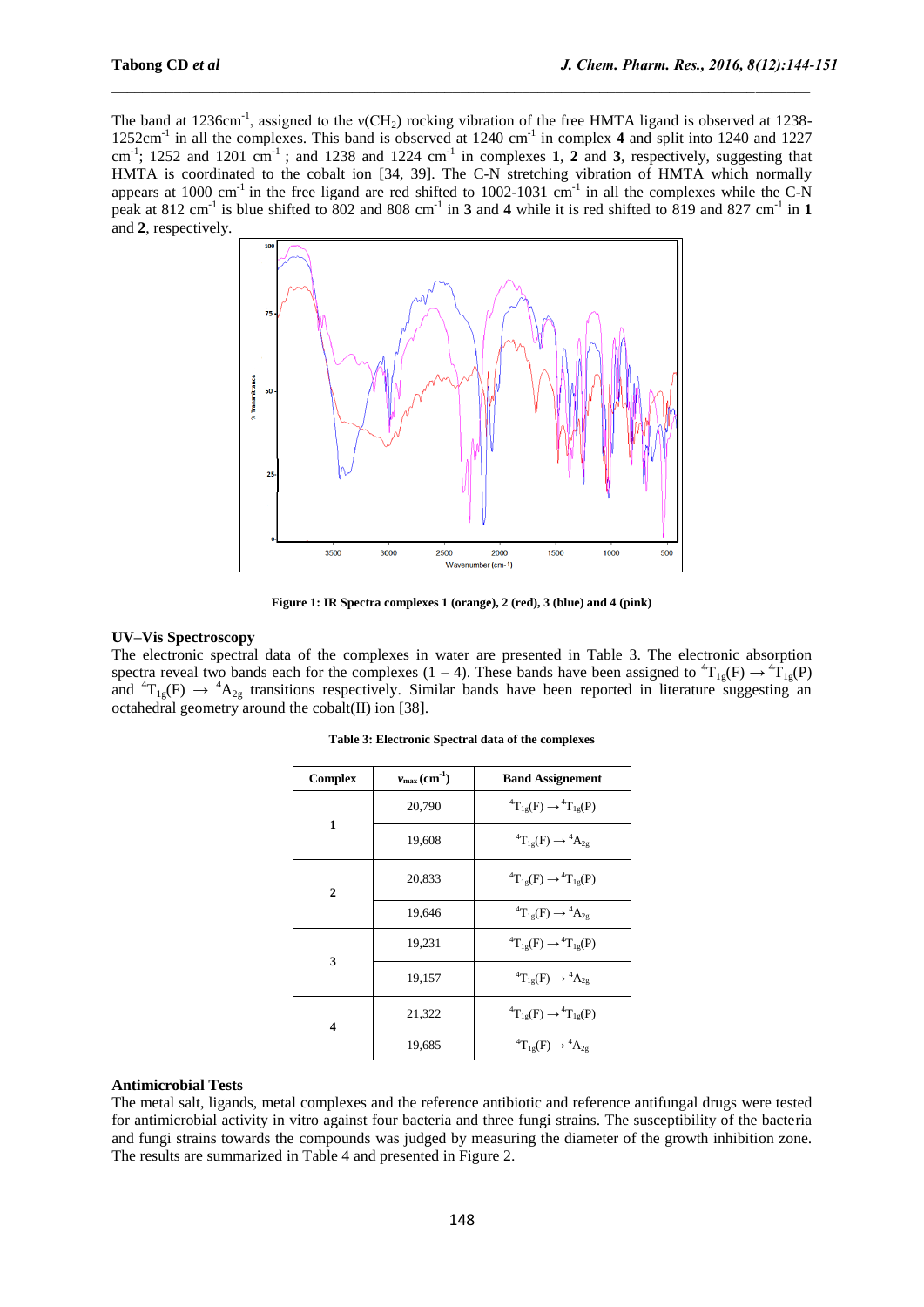| <b>Compounds</b>    |               |                | <b>Bacteria</b> | Fungi          |                |                |                |
|---------------------|---------------|----------------|-----------------|----------------|----------------|----------------|----------------|
|                     | $A_1$         | A <sub>2</sub> | $A_3$           | $A_4$          | $B_1$          | B <sub>2</sub> | $B_3$          |
| NH <sub>4</sub> SCN | $6 \pm 0.0$   | $6 \pm 0.0$    | $\Omega$        | $6 \pm 0.0$    | $\Omega$       | $6 \pm 0.0$    | $\overline{0}$ |
| NaN <sub>3</sub>    | $\Omega$      | $7\pm0.0$      | $17 + 1.4$      | $9.5 \pm 0.7$  | $\Omega$       | $6 \pm 0.0$    | $\overline{0}$ |
| <b>DCA</b>          | 6             | 6              | 6               | 9              | 7.5            | 8              | 6              |
| <b>HMTA</b>         | $\Omega$      | $\Omega$       | $\Omega$        | $9 + 1.4$      | $\Omega$       | $8.5 \pm 0.7$  | $30 \pm 0.0$   |
| $Co(NO_3)_2.6H_2O$  | $9.5 \pm 0.7$ | $\Omega$       | $6 \pm 0.0$     | $6.5 \pm 0.7$  | $\Omega$       | $6 \pm 0.0$    | $\Omega$       |
|                     | $8 + 0.0$     | $7 \pm 0.0$    | $6 \pm 0.0$     | $10\pm 0.0$    | $\Omega$       | $6 \pm 0.0$    | $\Omega$       |
| 2                   | $8.5 \pm 0.7$ | $9 \pm 0.0$    | $7.5 \pm 0.7$   | $11.5 \pm 0.7$ | $10.5 \pm 0.7$ | $7.5 \pm 0.7$  | $6.5 \pm 0.7$  |
| 3                   | $10\pm 0.0$   | $12.5 \pm 0.7$ | $6 \pm 0.0$     | $15.5 \pm 0.7$ | $\Omega$       | $6 \pm 0.0$    | $\Omega$       |
| 4                   | $9 + 1.4$     | $10+1.4$       | $18 \pm 0.0$    | $10\pm 0.0$    | $12+1.4$       | $8.5 \pm 0.7$  | $11.5 \pm 0.7$ |
| RA                  | $22 \pm 0.0$  | $20 \pm 0.0$   | $19 + 1.4$      | $20 \pm 0.0$   |                |                |                |
| <b>RB</b>           |               |                |                 |                | $30 \pm 0.0$   | $32 \pm 0.0$   | $22 \pm 0.0$   |

**Table 4: Inhibition Zone (diameter in mm) of compounds against bacteria and fungi**

A<sub>1</sub>= *Staphylococcus aureus*, A<sub>2</sub> = *Salmonella enterica*, A<sub>3</sub> = *Shigella flexineri*, A<sub>4</sub> = *Escherichia coli*, B<sub>1</sub> = Candida albicans, B<sub>2</sub>=Candida parapsilosis, B<sub>3</sub>=Candida krusei, RA=Reference Antibacterial (Chloramphenicol), RB = Reference Antifungal (Fluconazole), / = not tested



**Figure 2:** Inhibition zone of ligands, metal salt and complexes against microorganisms The active compounds **1**, **2**, **3** and **4** were further evaluated in order to confirm their activity by measuring their Minimal Inhibitory Concentrations (MIC). The results are presented in Table 5.

| <b>Complexes</b> |                  |                  | <b>Bacteria</b>  | Fungi           |                  |                  |                  |
|------------------|------------------|------------------|------------------|-----------------|------------------|------------------|------------------|
|                  | A <sub>1</sub>   | A <sub>2</sub>   | $A_3$            | A <sub>4</sub>  | $B_1$            | B <sub>2</sub>   | $B_3$            |
| 1                | $0.62+0.00$      | $1.25+0.00$      | $0.62 \pm 0.00$  | $1.25+0.00$     | $0.62 \pm 0.00$  | $0.62 \pm 0.00$  | $1.25 \pm 0.00$  |
| $\mathbf{2}$     | $1.25 \pm 0.00$  | $1.25+0.00$      | $1.25 \pm 0.00$  | $1.25+0.00$     | $0.62 \pm 0.00$  | $0.625 \pm 0.00$ | $0.31 \pm 0.00$  |
| 3                | $0.62{\pm}0.00$  | $0.62 \pm 0.00$  | $0.62 \pm 0.00$  | $1.25+0.00$     | $0.31 \pm 0.00$  | $0.31 \pm 0.00$  | $0.31 \pm 0.00$  |
| $\boldsymbol{4}$ | $0.62{\pm}0.00$  | $0.62 \pm 0.00$  | $0.62 \pm 0.00$  | $1.25 \pm 0.00$ | $0.31 \pm 0.00$  | $0.62 \pm 0.00$  | $0.62 \pm 0.00$  |
| RA               | $0.078 \pm 0.00$ | $0.019 \pm 0.00$ | $0.008 \pm 0.00$ | $0.014\pm0.007$ |                  |                  |                  |
| $\overline{RB}$  |                  |                  |                  |                 | $0.016 \pm 0.00$ | $0.032 \pm 0.00$ | $0.032 \pm 0.00$ |

**Table 5: Minimal Inhibitory Concentrations (mg/ml) of the complexes 1, 2, 3 and 4**

The ligand (HMTA) was found to be active only on one *(Escherichia coli)* of the bacteria strains. Dicyanoamide (DCA) showed mild activity against all the bacteria. The ligands NH<sub>4</sub>SCN and NaN<sub>3</sub>, each showed low activity against three of the bacteria strains and no activity against *Shigella flexineri and Staphylococcus aureus*,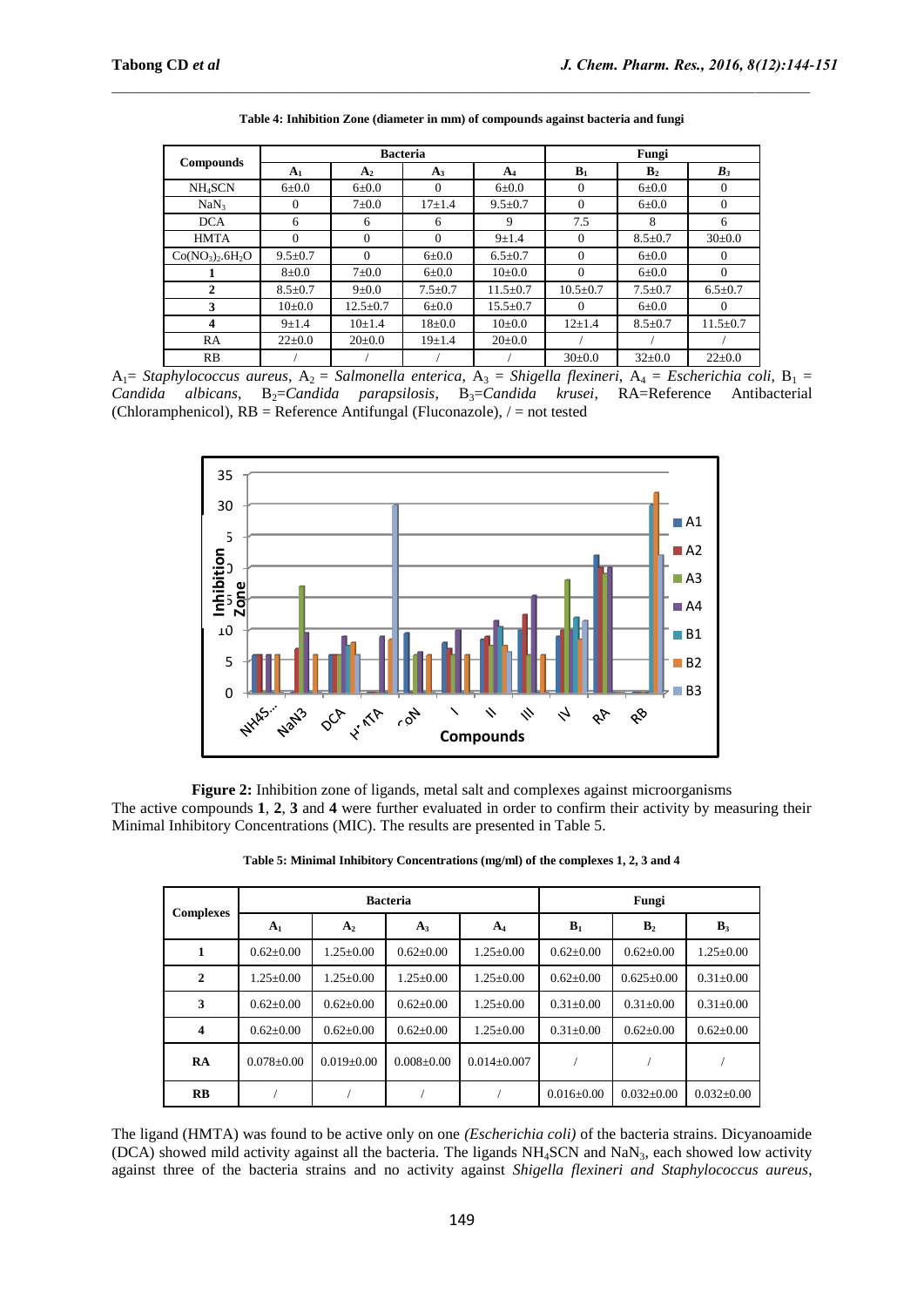respectively. All the metal complexes tested, showed some activity against bacteria. This increase in activity on coordination could be explained on the basis of Overton's concept and chelation theory [40-42]. According to Overton's concept of cell permeability, the lipid membranes that surround the cell favors the passage of only lipid-soluble material and lipid-solubility is an important factor that controls antimicrobial activity. On coordination, the polarity of the metal ion is reduced due to overlap of the ligand orbital and partial sharing of the positive charge of the metal ion with the ligand's donor atoms so that, there is electron delocalization within the whole chelate ring. This may increase the lipophilic character of the metal complex, enabling it to permeate the lipid membrane of the bacteria and thus killing them more effectively. Also, factors such as solubility, different dipole moments and cell permeability mechanisms may be influenced by the presence of the different anions and this affects the mechanism of permeation through the lipid layer of the organisms killing more of them effectively [35, 43].

All the test compounds were active against the fungus *Candida parapsilosis*. The fungi *Candida albicans* and *Candida krusei* were inhibited by complexes **1**, **3** and all the ligands except DCA. Complexes **2** and **4** showed good activity against all the fungi strains. This shows an increase in antifungal activity upon introduction of the thiocyanate and dicyanamide ions into the coordination sphere. The most active complexes are **2** and **4**. The tested compounds are arranged in increasing order of activity as follows:  $4 > 2 > 3 > 1 > DCA > Co(NO_3)_{2}$ .6H<sub>2</sub>O  $>$  NaN<sub>3</sub> $>$  NH<sub>4</sub>SCN.

#### **CONCLUSION**

Four mixed ligand Co(II) complexes with HMTA and nitrate, thiocyanate, azide or dicyanamide co-ligands have been reported. The complexes are octahedral. The results of the preliminary antimicrobial screening against four pathogenic bacteria and three fungi species indicates that complexes **2** and **4** are very active and could be further screened in vitro against a wide range of pathogens. The complexes have activities higher than that of the metal salt and ligands towards the microorganisms. The most sensitive strains are the bacteria species *Escherichia coli*  and *Shigella flexineri.* Complexes **2** and **4** showed broad range activity against all the bacteria and fungi strains*.*  Both complexes (**2** and **4**) may represent good candidates as antimicrobial agents. However, additional and profound *in vitro* antimicrobial studies mainly in relation to elucidation of the mechanism of growth inhibition and toxicity of the complexes are necessary*.*

#### **ACKNOWLEDGEMENT**

AMO and DMY acknowledge the Government of Cameroon for financial support through the Fonds d'Appuis à la Recherche. The authors thank the Laboratory of Phytobiochemical and Medicinal Plant Study, University of Yaounde I for the antimicrobial tests.

# **CONFLICT OF INTERESTS**

The authors declare that there is no conflict of interests regarding the publication of this paper.

#### **REFERENCES**

[1] AM Kirillov. *Coord Chem Rev*, **2011**, 255(15–16), 1603-1622.

[2] MK Ammar; T Jouini and A Driss; *Chem Cryst*, **2000**, 30(4265).

[3] A Ray; J Chakraborty; B Samanta; S Thakurta; C Marschner; MS El Fallah; S Mitra. *Inorg Chim Acta,* **2008,** 361(7), 1850-1860.

[4] Y Chen; Y-L Wang; S-M Ying; S-L Cai. *Acta Crystallogr*, **2007**, E63(11), m2751.

[5] A Trzesowska; R Kruszynski. *Trans Met Chem,* **2007**, 32(625 - 633).

[6] X-L Li; Z-S Lu; D-Z Niu. *Acta Crystallogr*, **2007,** E63(11), m2640.

[7] D Pritesh; C Deepak; AS Prakash; R Guru; MS Hegde. *J Cryst Growth,* **2004,** 275(e2043), 1-2.

[8] MO Agwara; DM Yufanyi; JN Foba-Tendo; MA Atamba; DT Ndinteh. *J Chem Pharm Res,* **2011,** 3(3), 196- 204.

[9] L S Miall; Mackenzie. *A Dictionary of Chemistry, Longmans,* **1956**.

[10] MO Agwara; PT Ndifon; MK Ndikontar. *Bull. Chem Soc Ethiopia,* **2004,** 18(2), 143-148.

[11] KS Prasad; LS Kumar; HD Revanasiddappa; B Vijay; B Jayalakshmi. *Aston j*, **2011** CSJ-12

[12] A Mishra; NK Kaushik; AK Verma; R Gupta. *Eur J Med Chem* **2008**, 43(10), 2189 - 2196.

[13] MO Agwara; PT Ndifon; MK Ndikontar. *Bull. Chem. Soc. Ethiopia*, **2004,** 18(2), 143-148.

[14] IV Morozov; VN Serezhkin; SI Troyanov. *Russ Chem B+*, **2009,** 58(12), 2407-2417.